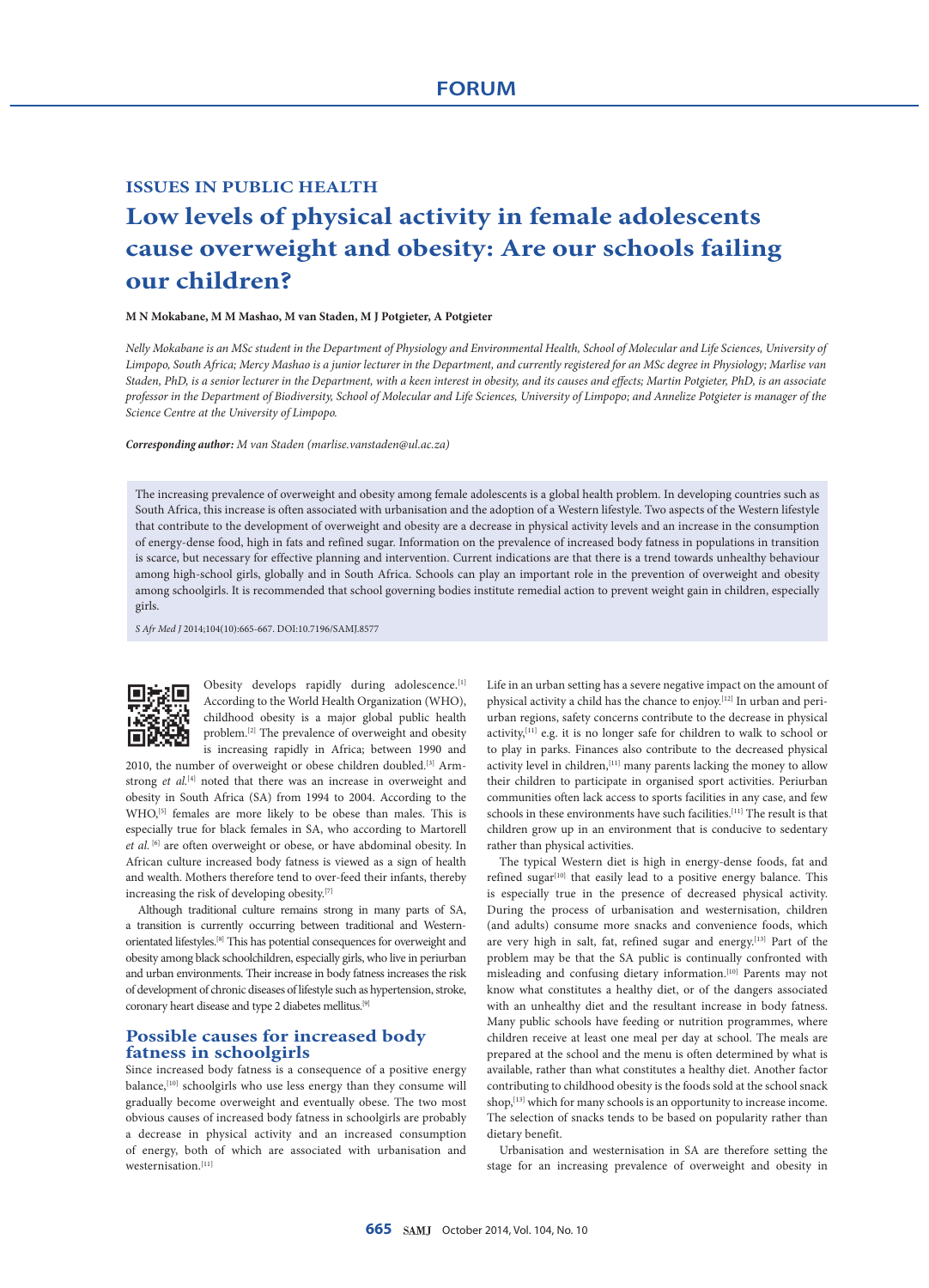schoolchildren, with the associated risks of development of a variety of chronic diseases of lifestyle.[10]

#### **Case study**

We recently undertook a study at a high school in a periurban area of the Polokwane Local Municipality, Limpopo Province. The study population comprised 56 black girls aged 13 - 19 years. They were not specifically selected to participate in the study, any girl who brought back a consent form signed by her parents/guardian being allowed to take part. Each girl also received a questionnaire (with questions on physical activity and snacking behaviour) that the parents/guardian completed. The weight and height of each girl was measured according to the internationally accepted methods described by Marfell-Jones *et al*. [14] The body mass index (BMI) was calculated using the formula kg/m2 .

Table 1 shows that the girls consumed significant quantities of snacks (such as

sweets, biscuits and cake), between one and seven times per week, and beverages (e.g. cold drink or fruit juice), between two and six times per week. In addition, on average they spent a significant amount of time each day performing sedentary activities (refer to Table 1 for a list), and spent very little time being physically active (Table 1).

Fig. 1 shows the percentages of girls who fell into each of the BMI categories (as suggested by Reilly<sup>[15]</sup>). Of the girls,  $67.8\%$ had a normal BMI  $(>25 \text{ kg/m}^2)$ , 12.5% were overweight and 3.6% were obese. The prevalence of over weight and obesity in this young female population is a cause for concern, because overweight in adolescents frequently continues into adulthood. The longer these girls are exposed to the increased body fat, the higher their risk of developing complications later in life.<sup>[16]</sup> Just over 16.1% of the girls were underweight/lean. The causes of underweight are usually poor nutrition or malnutrition and infections.[8,17] We did not investigate the causes for underweight in this study.

| Table 1. Data on the study population<br>Variables, mean (SD)             |             |
|---------------------------------------------------------------------------|-------------|
|                                                                           |             |
| Sweets such as chocolate bars, biscuits and cakes (n/week)                | 3.6(2.9)    |
| Any form of cold drink or fruit juice (n/week)                            | 3.6(2.0)    |
| Sedentary activities* (hours/day)                                         | 2.0(1.3)    |
| Physical activities at home <sup>†</sup> (hours/day)                      | 1.2(1.5)    |
| Participating in organised sports (hours/day)                             | 1.1(1.1)    |
| Weight (kg)                                                               | 54.0 (11.6) |
| Height $(m)$                                                              | 1.56(0.06)  |
| <b>BMI</b>                                                                | 21.9(3.7)   |
| $SD = standard deviation$ ; $BMI = body$ mass index (kg/m <sup>2</sup> ). |             |

SD = standard deviation; BMI = body mass index (kg/m²).<br>\*Watching television, DVDs or videos; playing video games or cellphone games; using the computer/internet, e.g. to e-mail or<br>\*Watching television, DVDs or videos; pla



*Fig. 1. Percentages of the girls in specific BMI categories. (BMI = body mass index.)* 

There was a negative but weak correlation (*p*=0.017) between age and being physically active at home, indicating that as these girls grow older, their physical activity levels decrease. This may be one of the causes for the strong positive correlation between age and BMI (*p*=0.001), as well as the weak negative correlation between BMI and time spent being physically active at home (*p*=0.41), and between BMI and participation in sport (*p*=0.009). There were also weak positive correlations between watching television and frequency of consuming sweets  $(p=0.13)$  and soft drinks (*p*=0.20), indicating that watching television is associated with snacking behaviour. Furthermore, there was a weak positive correlation between time spent playing electronic games and watching television (*p*=0.009) and frequency of consuming sweets, biscuits and cakes ( $p=0.009$ ), once again indicating the occurrence of unhealthy behaviours in the same girls.

### **What do we need to do?**

The girls in our study were not selected on the grounds of their unhealthy behaviour. The behavioural trends they displayed are probably typical of girls in this age group. Taking into consideration that children spend a considerable amount of time at school, schools can play a very important role in promoting regular physical activity and the consumption of a healthy diet. It is recommended that schools introduce and promote sustained healthy physical activities during and after school hours via sports activities to counteract overweight and obesity, especially in girls. The establishment of safe community playgrounds would go a long way towards encouraging physical activity. Ideally, the above should be supplemented by counselling for weight loss and weight management in overweight and obese children. Furthermore, emphasis in the school curriculum must be placed on the health benefits of physical activity and a prudent diet. School snack shops should provide healthy alternatives to sweets and biscuits or cake.

Acknowledgements. The principal, teachers and children at the secondary school are acknowledged for participating in the study. We also thank Dr V O Onywera for permission to use his questionnaire.

- 1. Dietz WH. Critical periods in childhood for the development of obesity. Am J Clin Nutr 1994;59(5):955-959.<br>2. Anrig CDC. The obese child. Dyna
- 2. Anrig CDC. The obese child. Dynamic Chiropractic 2003;21(22):27-31.
- 3. De Onis M, Blossner M. Prevalence and trends of overweight among preschool children in developing countries. Am J Clin Nutr 2000;72(4):1032-1039.